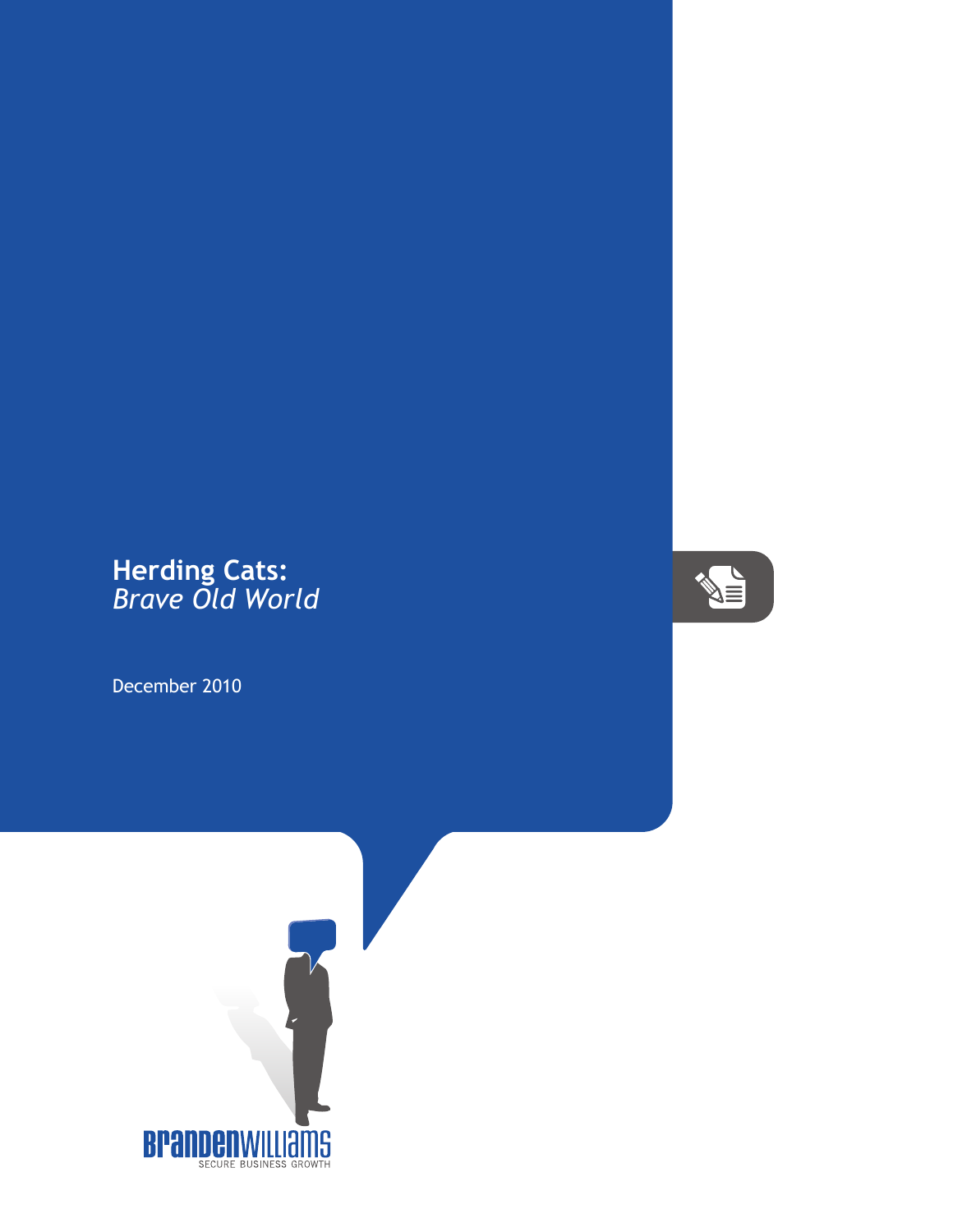For those of you that read this column regularly, you know that I typically tie the content contained here into the theme of the issue. I'm breaking away from that trend today, but only to use it as a way to illustrate the need to challenge the status quo.

In the last month we've seen quite a bit of buzz around the new version of PCI DSS. As of this writing, not only has the global standard been released, but the Self-Assessment Questionnaires are now available. Most people that I talk to often use colorful metaphors to describe their experiences with PCI DSS. As a recovering QSA, I find it hard to disagree with much of what they say. Though I take exception with open hatred toward PCI DSS because if companies had not been stubborn about security in the first place, we may not even need PCI DSS.

That's right, I wrote it. PCI DSS advanced information security initiatives more than any other compelling event in the last ten years. For that, we should be happy, even if it means we had to find ways to tie our needs to PCI DSS to get them funded<sup>1</sup>. The somewhat comical part of this whole process is that people spending on PCI DSS compliance did it completely tactically and didn't actually think about the larger information risk management picture, of which PCI DSS is a **sub component**. We did a bad job at helping the business correct their myopic information security posture, and instead used PCI DSS as the stick to get basic security tools and processes in place.

Only now are companies starting to realize that they created an unsustainable auditing cycle that is gobbling up precious resources at an alarming rate.

Back to bucking the trend of topical writing: why isn't anyone at the top asking "why?" Why are we doing business this way? Why did we make these decisions a decade or two ago? Why are these issues a problem **now**, and were the problems present back then?

Maybe these problems did exist, but nobody<sup>2</sup> payed attention to PCI DSS until fines began trickling down in late 2007 to early 2008. Now the pain was real, and it became scramble and crunch time while the economy was circling the drain.

Information is undoubtably valuable, be it to a corporation, individual, or criminal. Yet, we don't really treat it as a valuable asset, do we? Think about how we treat cash. Safes, vaults, armored cars, multiple checks and balances, and limited on-hand supplies help us reduce the risk of cash disappearing. So why don't we do that with information? How do we assign a dollar amount to that value in a manner agreed upon by the masses so we can make our point?

Imagine for a moment, that a retailer stopped thinking about how to fix their legacy systems so they can comply with PCI DSS, and instead thought about how to devalue or remove the information all together. Why should the retailer be the official data custodian of a credit card? They shouldn't, and they don't have to be. Instead of maintaining the data, why not look to another "owner of record" whereby the small amount of data that might be required on a daily basis could be safely obtained? Greater than 99% of a merchant's transactions are good, so why do we need to increase our risk 100-fold because of a meager fraction of 1% of our volume that might go sideways on us?

## **FOOTNOTES**

*1 By the way, it's NOT cool to draft up a \$16 million, out-of-cycle request for funds and then say, BRANDEN SAID I HAD TO DO IT! Yes, that happened. You know who you are. 2 That's an unfair generalization, but when you consider 7-8 million merchants in the US, it's a safe one.*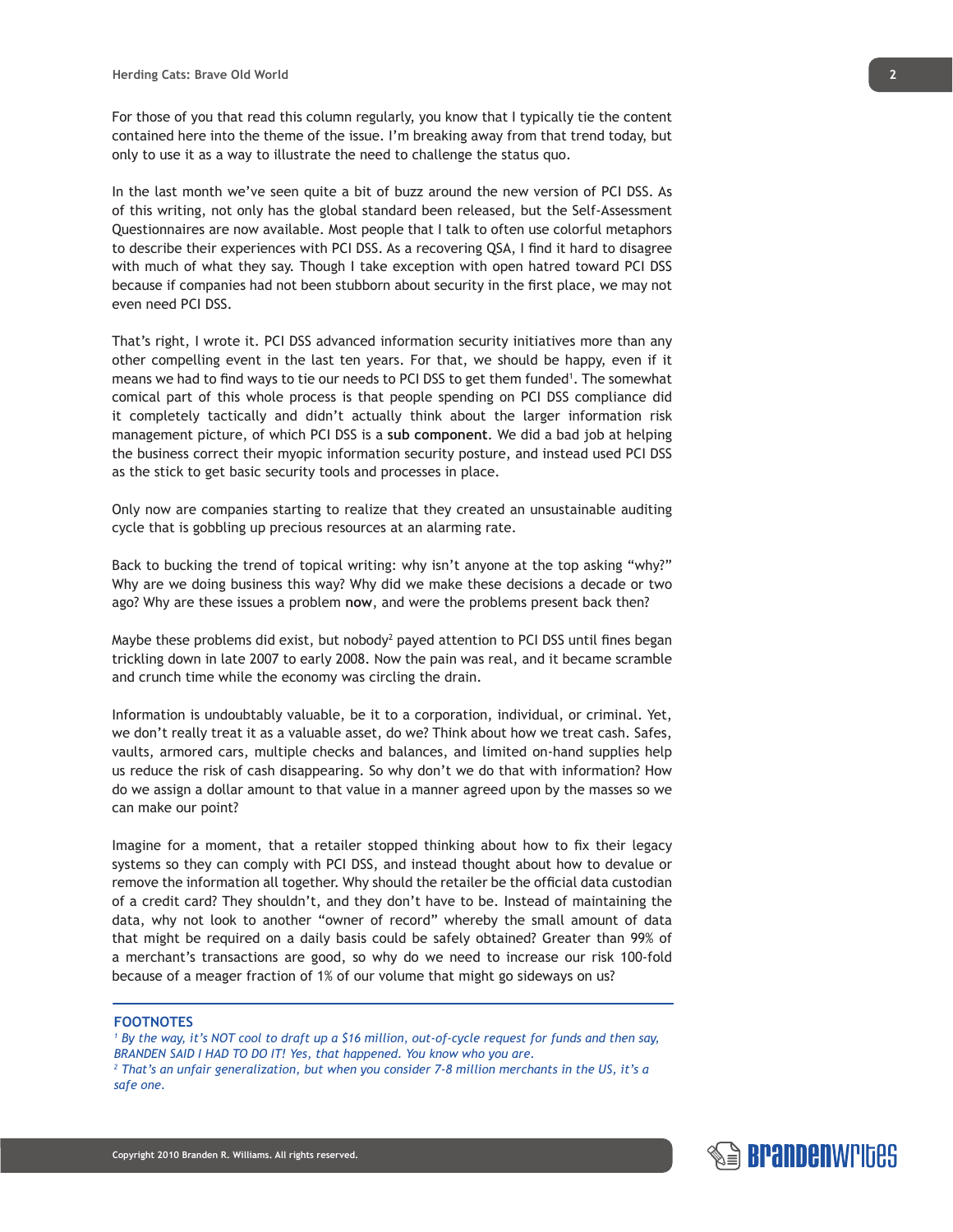We have to get smarter about how we protect information by first asking the question, "Why in \$DEITY's name am I obtaining or storing this in the first place, and is there a reasonable alternative to doing this myself? If my core competency as a retailer is retailing, supply chain, and marketing, why in the world would I run a payment processing environment?" Those are the questions that we need to be asking, and we need to be prepared to train the business on how to act in this brave new world.

*3 And GOOD testing here, folks. Not checkbox audit testing.*